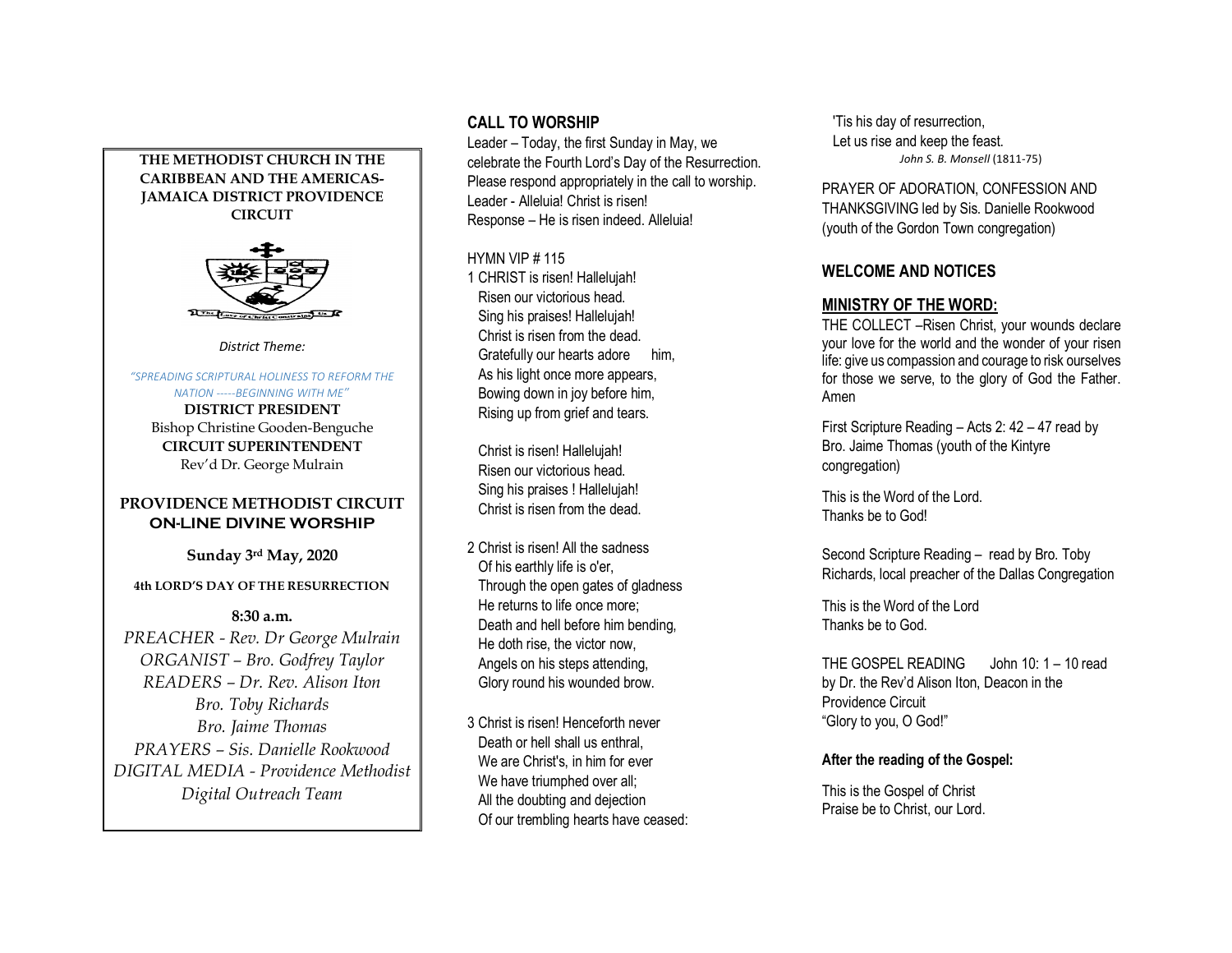**SERMON** – Rev. Dr George Mulrain

# **PRAYERS OF INTERCESSION, followed by THE LORD'S PRAYER**

### **PRAYER FOR TITHES AND OFFERINGS**

# **THE SACRAMENT OF HOLY COMMUNION**

Those partaking of the Sacrament of the Lord's Supper at home will have a small table, covered with a white cloth, on which are the "bread" (loaf or slice) and the "cup" (drink of grape, or cranberry, or plain water).

HYMN OF PREPARATION VIP #431 JESUS tek 'way all wi sin, den him gi wi bread fi eat, an' him gi we wine fi drink him body an' him blood, eternal life, eternal life, eternal life!

- 1 When wi eat dis bread an' when wi drink dis wine, is 'member we 'member him. (rep. both lines) When wi eat dis bread an' when wi drink dis wine. is 'member we 'member di death of the Lord till him come again da King of Kings, da King of Kings.
- 2 When wi eat dis bread an' when wi drink dis wine, is resurrection day. (rep. both lines) When wi eat dis bread an' when wi drink dis wine. is die wi die di death to sin, an' is rise wi rise to eternal life, eternal life.
- 3 If yu thirsty breda an yu soul a parch, den run come a Jacob well. If yu thirsty sista and yu heart get scorch, then run come a Jacob well. If yu thirsty breda an yu soul a parch,

 den bring all yu trouble dem run come drink a Jacob well da spring of life, da spring of life.

4 Mankin' Saviour tell wi which part yu live, wi want come sit an' talk. (rep. both lines) Mankin' Saviour tell wi which part yu live, wi gwine follow yu home an' wi gwine come see an fin' out how de Son of Man live. The Son of Man *Barry Chevannes* (1940- 2010)

# THE MINISTER DECLARES THE WORDS OF INSTITUTION:

The Lord Jesus, on the night in which he was betrayed took bread into his holy hands and looking up to heaven, gave thanks, broke it and gave it to his disciples saying: "Take this and eat it. This is my body given for you. Do this in remembrance of me."

After supper he took the cup, gave thanks, and gave it to them saying: "Drink from it, all of you. This is my Blood of the new covenant poured out for you and for many, for the forgiveness of sins. Do this, whenever you drink it, in remembrance of me."

PRAYER AT THE TABLE (first in Silence, then with a family member lifting hands with palms down stretched over the table, all pray together):

**Gracious God, we thank You that we have this bread to offer. May it be for us the body of Jesus Christ! Amen.**

**Gracious God, we thank You that we have this drink to offer. May it be for us the blood of Jesus Christ! Amen.**

# THE MINISTER THEN GIVES THE INVITATION TO JOIN IN THE PRAYER OF HUMBLE ACCESS:

In confidence that we enjoy the real presence of Christ in this sacrament, we lift our voices to God, saying:

**Lord, we come to your table, trusting in your mercy and not in any goodness of our own. We are not worthy to gather up the crumbs under your table, but it is your nature always to have mercy, and on that we depend. So feed us with the Body and Blood of Jesus Christ, your Son, that we may for ever live in him and he in us. Amen.**

MINISTER - Let us reverently partake of the sacrament.

#### **Bread and Cup are shared.**

POST COMMUNION PRAYER – (Prayer Book, pg. 79)

**……we thank you, Lord, that you have fed us in this Sacrament, united us with Christ, and given us a foretaste of the heavenly banquet prepared for all mankind. Amen**.

HYMN VIP#125 "Jesus lives! Thy terrors now"

- 1 JESUS lives! Thy terrors now Can, O death, no more appal us; Jesus lives! By this we know Thou, O grave, canst not enthral us: Hallelujah!
- 2 Jesus lives! To him the throne High o'er heaven and earth is given; We may go where he is gone, Live and reign with him in heaven: